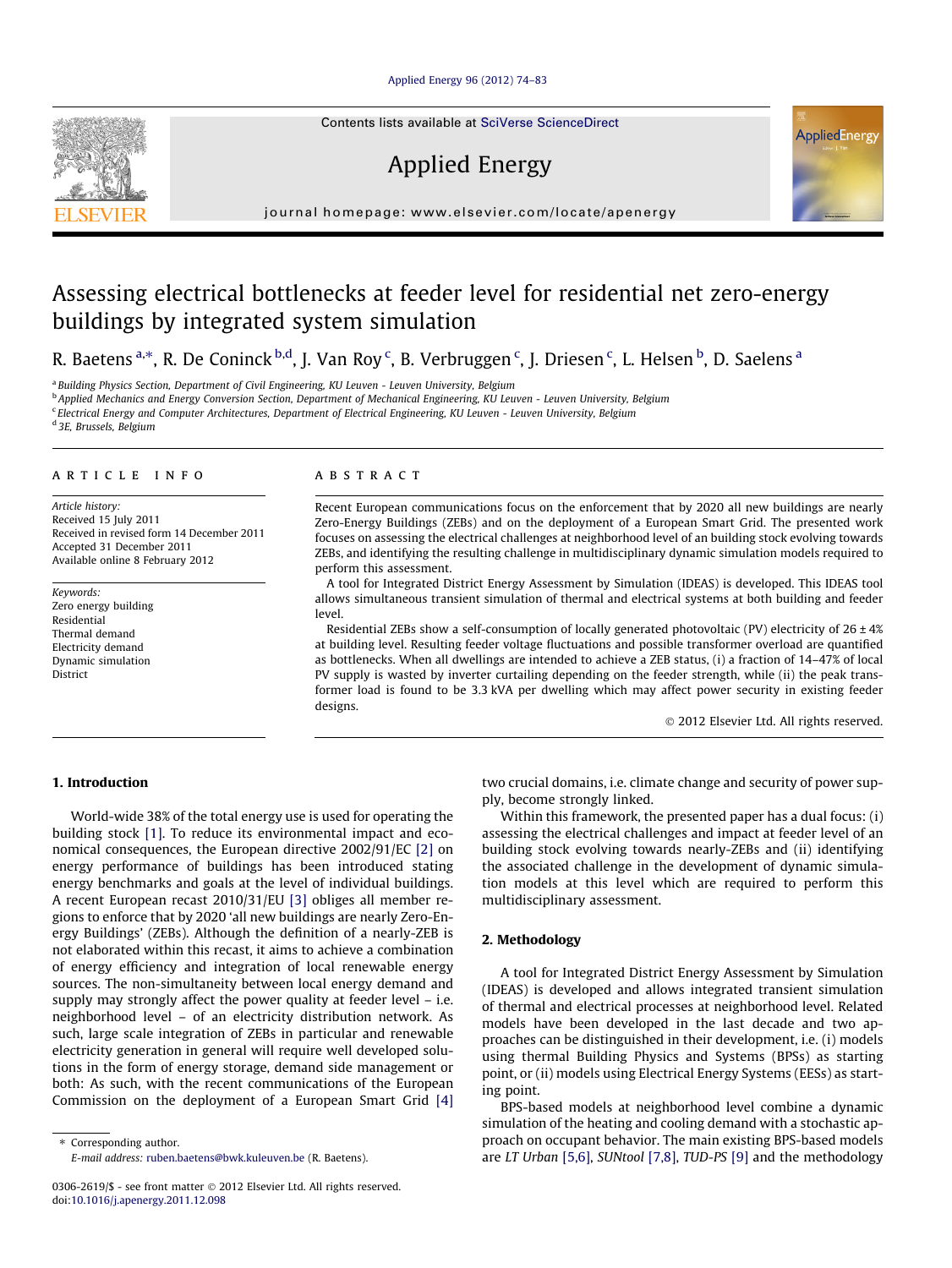by Yamaguchi et al. [\[10,11\]](#page--1-0). Each of these models have their specificities which can be attributed to their background: (i) the thermal load calculation for space heating and cooling generally relies on highly simplified building models, e.g. the LT method [\[12\],](#page--1-0) a Radiant Time Series (RTS) or Weighting Factor (WF) method [\[13,14\]](#page--1-0) or ISO 13790 [\[15\]](#page--1-0) based models, while (ii) also system modeling is mainly simplified by performance curves. Furthermore, the main focus lies on (iii) the behavior of accommodated occupants [\[16,17\]](#page--1-0) in offices and their interactions with lighting [\[18,19\]](#page--1-0), shading [\[18,20,19\],](#page--1-0) opening of windows [\[21\]](#page--1-0), comfort [\[22\]](#page--1-0) and appliances [\[8,23\]](#page--1-0). Also (iv) the urban microclimate and shade views for radiant exchanges [\[24,25\]](#page--1-0) are a point of attention, while (v) the assessment of energy measures at aggregated level is mainly limited to the summation of energy loads [\[8,9,11\].](#page--1-0)

EES-based models at feeder level combine a physical calculation of the electricity generation and distribution with a stochastic approach on power loads. The main existing EES-based are the models of IEA-PVPS Task 10 [\[26\],](#page--1-0) PV-UPSCALE [\[27\]](#page--1-0), and the models of Conti et al. [\[28\]](#page--1-0), Paatero and Lund [\[29\]](#page--1-0), Thomson and Infield [\[30\]](#page--1-0) and Widén et al. [\[31\].](#page--1-0) Each of these models have their specificities which can be attributed to their background: the main focus (i) lies on the appliance use of accommodated occupants in dwellings [\[32–34\]](#page--1-0), and (ii) analysis shows the importance of a fine time resolution of simulation boundary conditions [\[35,31\]](#page--1-0).

The IDEAS tool differs from existing BPS-based and EES-based models by (i) integrating the dynamics of the hydronic, thermal as well as electrical energy networks at (ii) both the building and aggregated level within a single model and solver as illustrated in Fig. 1. The transient thermal processes are expressed in detail based on the control volume method (CVM), whereas the electric models are expressed with static nodal and line models. The IDEAS tool integrates the (iii) the occupancy, appliance and lighting use of accommodated occupants in dwellings and (iv) includes a fine 1 min time resolution for the boundary conditions. Some aspects of pure BPS-based models will be added in the next stage of the IDEAS tool development, i.e. (v) the behavior of accommodated occupants concerning shading, opening of windows, and (vi) the urban microclimate and radiant exchange shade views. The tool is implemented in Modelica [\[36\]](#page--1-0) which allows explicit symbolic declaration of each energy flow and system based on differential algebraic equations (DAEs). This DAE system is solved using Petzolds' Differential Algebraic System Solver (DASSL) [\[37\].](#page--1-0) Furthermore, Modelica is a pure object-oriented modeling language for component-based development allowing continuous development with limited implementation effort.

# 3. Model description

A model for a residential zero-energy neighborhood is developed in the IDEAS tool based on a representative set of architectural types, a feasible technology choices and stochastic residential occupant behavior. Their ZEB target is expected to be achievable by combining energy efficiency, heat pumps and building integrated photovoltaic (BIPV) systems covering the electricity consumption on an annual basis. It can be expected from the current strong increase in heat pump and BIPV systems on the domestic market [\[38,39\]](#page--1-0) that new buildings with these technologies will become standard practice on the short to medium term. As such, this has been considered as a starting point for modeling ZEBs with feasible technology choices.

All simulations are performed for the typical moderate climate of Uccle (Belgium) and daylight saving time (DST) is taken into account [\[40\].](#page--1-0) Irradiance data with a time resolution of 1 min are obtained by Meteonorm v6.1 for the moderate climate of Uccle (Belgium) [\[41\]](#page--1-0) based on the period 1981–2000.

#### 3.1. Neighborhood description

The implemented residential zero-energy neighborhood consists of 33 detached residential buildings based on four different architectural types of detached dwellings, which are schematically shown in [Fig. 2](#page--1-0) and for which the main characteristics are listed in [Table 1.](#page--1-0) The number of dwellings is determined in agreement with the topology of a radial IEEE 34 Node Test Feeder [\[42,43\].](#page--1-0) The architectural types were determined earlier as representative for the Belgian building stock [\[44\]](#page--1-0) based on main building typologies in different periods and are implemented based on their national statistical spread [\[45\]](#page--1-0). All dwellings are modeled as a 2-zone model with the day zone (e.g. living area, kitchen) and night zone (e.g.



Fig. 1. Representation of the elaborated model in the IDEAS tool. At the level of an individual building, local electricity generation by means of building integrated photovoltaic (BIPV) systems, stochastic behavior of building occupants, the detailed thermal building response, the transient behavior of the heating, ventilation and air conditioning system, and the building management system (BMS). At feeder level, the transient response of the low-voltage electrical distribution grid is included for a residential neighborhood of 33 dwellings.